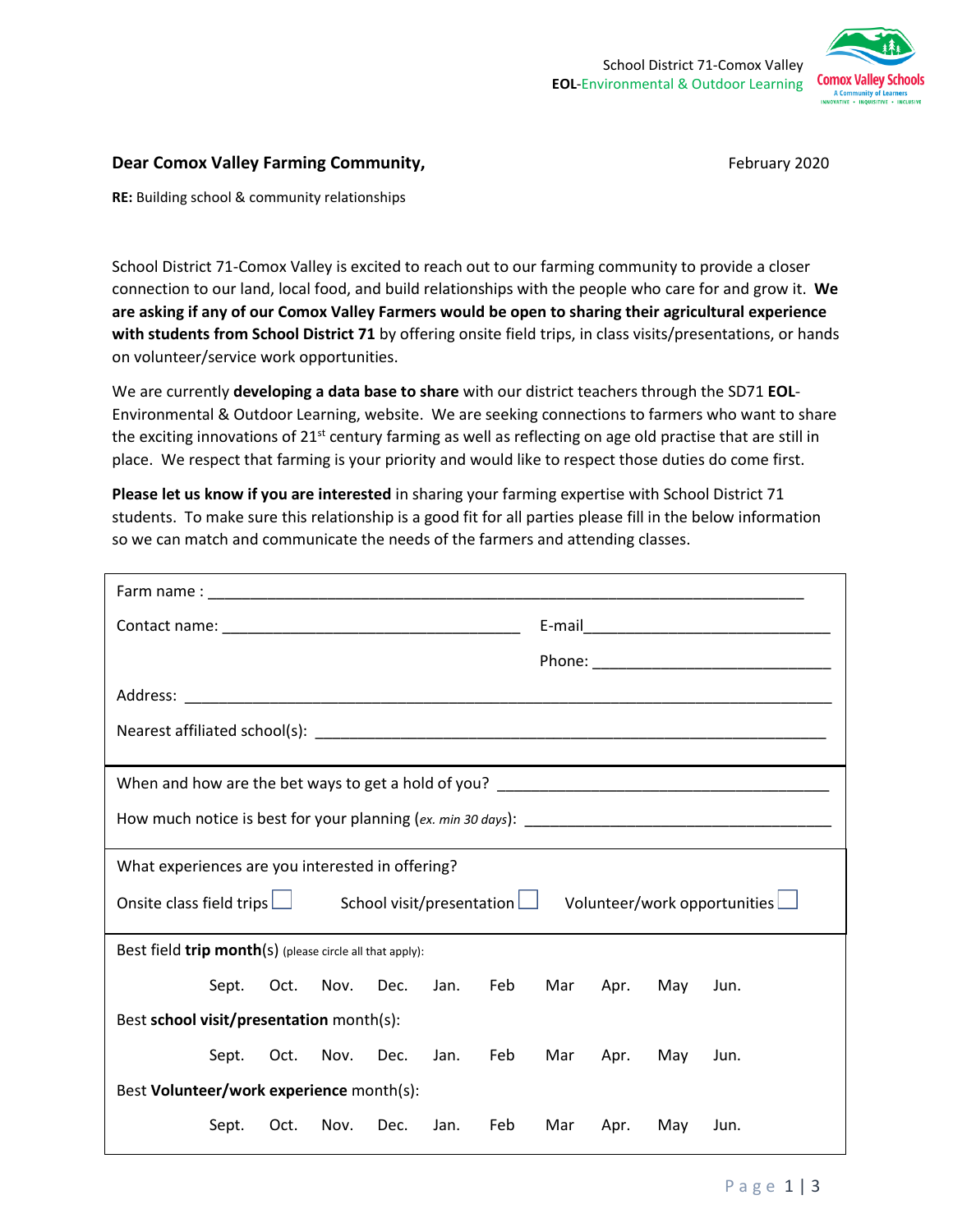

|                                                   | What age/grade are you comfortable sharing with (circle all that apply):                          |              |     |                     |
|---------------------------------------------------|---------------------------------------------------------------------------------------------------|--------------|-----|---------------------|
| Grades K-3                                        | Grades 4-7                                                                                        | Grades 8-10  |     | <b>Grades 11-12</b> |
| (ages 5-9)                                        | (ages 9-12)                                                                                       | (ages 12-16) |     | (ages 16-18)        |
| Have you had a class visit your farm in the past? |                                                                                                   | Yes          | NoL |                     |
|                                                   | Have you been a guest presenter in a class before?                                                | Yes          | NoL |                     |
|                                                   | Have you had student volunteers/work experience in the past?                                      |              | Yes | NoL                 |
|                                                   | Please describe what you would be sharing for school visits/presentations (if applicable):        |              |     |                     |
|                                                   |                                                                                                   |              |     |                     |
|                                                   |                                                                                                   |              |     |                     |
|                                                   |                                                                                                   |              |     |                     |
|                                                   |                                                                                                   |              |     |                     |
|                                                   |                                                                                                   |              |     |                     |
|                                                   |                                                                                                   |              |     |                     |
|                                                   | Please describe what you would be sharing for on site class field trips (if applicable):          |              |     |                     |
|                                                   |                                                                                                   |              |     |                     |
|                                                   |                                                                                                   |              |     |                     |
|                                                   |                                                                                                   |              |     |                     |
|                                                   |                                                                                                   |              |     |                     |
|                                                   |                                                                                                   |              |     |                     |
|                                                   |                                                                                                   |              |     |                     |
|                                                   |                                                                                                   |              |     |                     |
|                                                   | Please describe what you could offer for volunteer opportunities/work experience (if applicable): |              |     |                     |
|                                                   |                                                                                                   |              |     |                     |
|                                                   |                                                                                                   |              |     |                     |
|                                                   |                                                                                                   |              |     |                     |
|                                                   |                                                                                                   |              |     |                     |
|                                                   |                                                                                                   |              |     |                     |
|                                                   |                                                                                                   |              |     |                     |
|                                                   |                                                                                                   |              |     |                     |
|                                                   |                                                                                                   |              |     |                     |
|                                                   |                                                                                                   |              |     |                     |